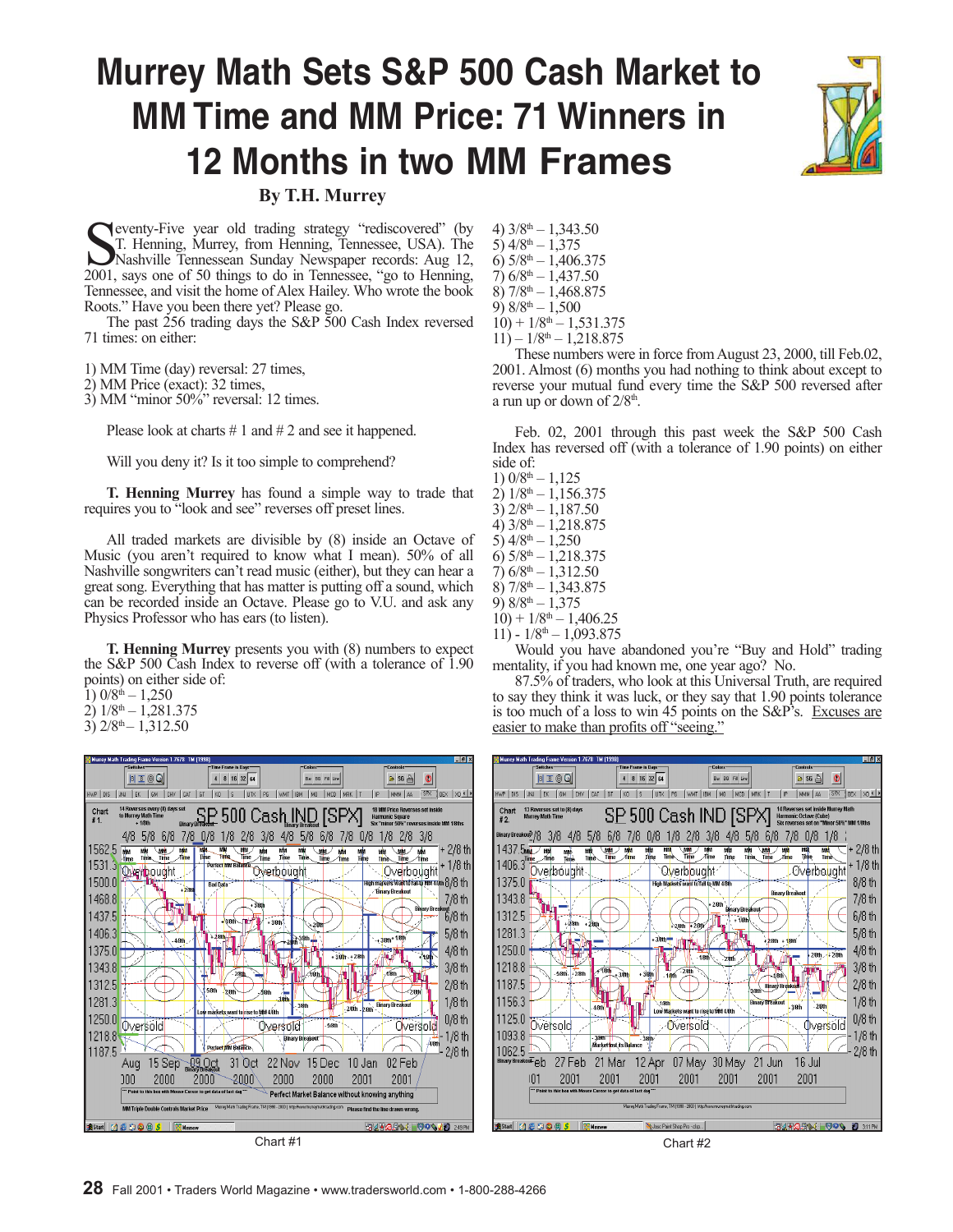Each  $1/8$ <sup>th</sup> = 15.625 points on the S&P's is equal to 312.50 points move on the Dow 30 Stocks Index. Can you say yeah?

Please look at the length of the MM runs the past 12 months:

- 1)  $1/8^{th} 13$
- $2)$  2/8<sup>th</sup> 21
- 3)  $3/8^{th} 17$
- 4)  $4/8$ <sup>th</sup> 3
- 5)  $5/8$ <sup>th</sup>  $-3$

 Why trade long term when the longest run was only 15 trading days the past twelve months. Who pushes Buy and Hold?

How do you profit from the knowledge we have in front of us?

Easy. We trade a Dreyfus class "B" S&P 500 Mutual Fund.

You could have traded a Nasdaq Index Mutual Fund and profited by 100% the past year simply making a decision any afternoon (just before the closing bell). We have many students who simply trade their mutual fund each day.

How did T. Henning Murrey's software predict (correct) last week? Aug. 20, 2001? Harmonic Logic set to music:

T. Henning Murrey sets the (one week) world record:

1) Predicted low support and high for S&P 500 Futures,

2) Predicted low support for S&P 100 Cash Index.

3) Predicted low support for Nasdaq E Minie Futures.

4) Predicted exact low and high for Dow 30 Futures.

5) Predicted the low reversal in the US Dollar.

6) Predicted the high stall for the Euro Dollar.

7) Predicted the exact high stall for the US 30 Bonds.

8) Predicted the exact low reversal for BTK Index.

9) Predicted support reverse for Dow Utilities.

10) Dow Transports reversed off exact MMT Lines

11) Predicted low reversal for S&P 500 Cash index.

12) Predicted the low reversal for NDX Nasdaq Index.

13) Predicted exact low reversal for QQQ Nasdaq Index.

14) Predicted the low in Nasdaq Composite Index.

No "guru" in the past 100 years has hit the exact reversal for these markets using nothing but "sight" of the past (64) days trades simply looking at the closing price on Friday.

Proof: These predictions were sent out to Murrey's Weekly Private Predictions Group, which is comprised of hundreds of subscription based Murrey Math "students" willing to convert from "random walk" to Pure Math Logic based reverses.

Can you say 25, 50, 75, 100% profit per year? How much do you want to make per year (trading five minutes just before the closing bell)? It takes only five minutes per day to profit.

M. B. A. graduates are required to dismiss this as luck.

How can one man know the exact price the S&P 500 Cash Index will reverse on (give or take 1.90 points) one year in advance? Astrology? Your wife knows your sign. Do you?

Why would you pay \$62,500 per year to find out (that where markets will reverse is already known) one year in advance (price it will reverse)? No graduate student would want to endure all the "terse aphorisms" and ring binder filled lexicons of jargon about the "K" Factor just to find that all markets are mechanical and not fundamental. It's not fair (to their teachers and the last generation) to have not heard of Gann or Murrey.

When genius presents complicated math, normal students are in awe. When complicated math is presented simple, smart students can't believe it (to be true or accurate). Who wins?

**W. D. Gann** "discovered" the Harmonic Math Rhythm of all markets after talking with **P. D. Ouspensky,** from Russia, who came to New York (1919-1921) to speak about Harmonic Balance of everything in the Universe (set inside the Cube). He said it on page 136 in his book In Search of the Miraculous.

1920, **W.D. Gann** "discovered" the pure math rhythm of all markets. He wrote a book giving the six clues.

1995, **T. Henning Murrey** "rediscovered" what Gann hinted at in his book. Murrey rediscovered the six clues.

75 years went by before the truth has come out (or back). Why was it lost? Why, now, are students, (of trading) wanting to convert to a pure math trading strategy? What's our choice?

The world is ready to know the truth about how easy trading is (to make profits). Trading may be a failure for you, if you use your present way of thinking and reacting to reversals.

How have you done the past twentyfour months? Profitable?

We use logic to convert "habit" to an estimated "odds" for least failure. Small failures preserve capital (to invest again).

How hard is this logic to "see?"

You need no college degree to learn to trade off Pure Math.

Any V.U. freshman may learn my trading system in one hour. Every V.U. graduate will take months to learn. Why?

It takes five months to convert to religion, or trading stocks, based on faith in math. What is your conversion curve?

Learning "terms" does not make you a better trader.

Every "educated" trader knows lots of trading terms to make others intimidated.

Ask them how much they made (profits) last week. Ask them how good their system is (now) today?

**T. Henning Murrey** provides you with the exact (8) numbers to expect (for any market) to reverse on any particular day.

Why waste your time trying to fine tune random thinking?

T.Henning Murrey, Nashville, Tennessee, saw the answer back in 1993. He never studied the markets.

T.Henning Murrey wrote his book on how to trade in 1994 and 1995. He talked with only one man (Maynard Holt).

T.Henning Murrey has been teaching The Murrey Math Trading System for 3.12 years and has taught thousands to trade off  $\alpha$  simple  $8<sup>th</sup>$  grade math frame. Are you ready?

**T. Henning Murrey** (along with genius **Kristof Werling,** Germany) wrote the software to support his trading mentality.

Murrey translated the algorithms of a Fractal inside a Cube set to the Base Ten to exact Fibonacci Ratios set to the scale of Music. You don't have to know this. It's displayed for you.

The software takes only 6.25 minutes to learn to "see" what to trade. If it takes you more than 6.25 minutes to learn to earn you have your eyes closed. The more experience you have trading (in the past) the more fun it is to change from a "random" trading strategy to a pure math trading system.

Are you one who refuses to accept that all markets are not random? You must accept this fact or you can't move forward toward higher profits (quicker). Don't you want things simple?

What do you really care if markets are set to Pure Math (as long as you are making profitable trades)? Don't you really want to know where to buy or sell? Or take a small loss?

Why do traders want to know when a market will reverse (big), then never trade? Who wants to know when the end is?

Contrary rule to rookie trader mentality:

1) Markets are high, so they are going higher, so they stay long,

2) Markets are low, so they are going lower, so they miss the reversal.

"Greed" on highs and "fear" on lows prevents most traders from pulling the profit "action-trigger." Personality is our problem. You are where you because of your thoughts (not your ability to think with Logic). How many great ideas (of yours) are patented (by someone else)?

There are four basic personalities and none are suited to trading (for profits). We are our best enemy (to simple trading rules and execution). Pure math changes our perspective.

You must convert your personality from "what you know" or "feel" to what you "see." Most rookie traders are "midnight money makers."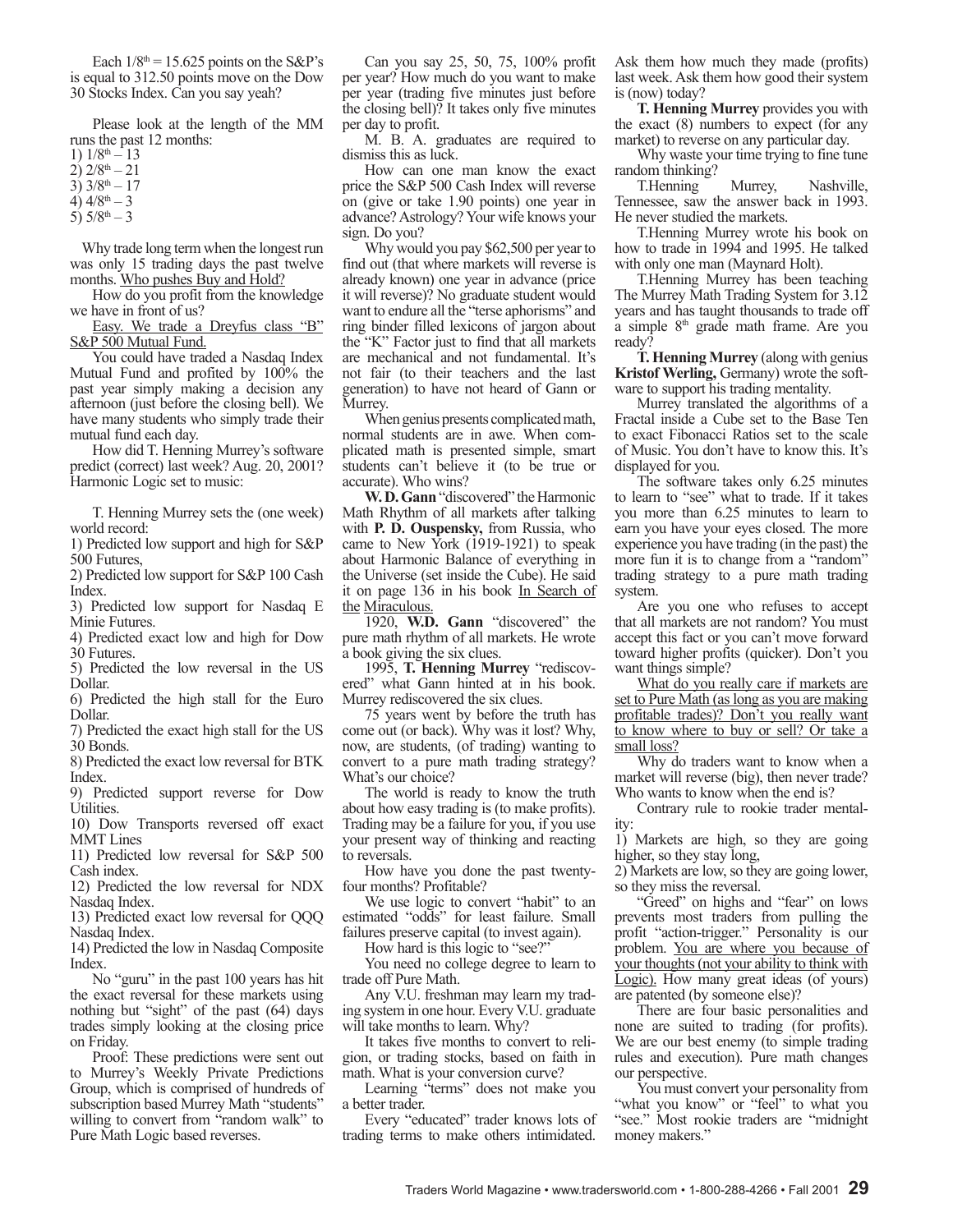"Midnight money makers" are traders who look at charts after the markets close and decide what they would have done (if they hadn't been too busy).

87.5% of all great athletes will tell you they "choke" under pressure. But, they keep competing at what they know best: participation over time. Traders keep trading after the last loss.

87.5% of all "rookie traders" blame their "choking" on the software or the "guru." They quit and refuse to reenter soon.

Then they quit trading for months. Then they start back trading off the same bad set of trading rules. If you win a trade off a bad strategy, you will lose in the future off the same bad rule and you won't know the difference (why).

How do we retrain our mindset to eliminate our personality and our "choking?" We shall be able to convert to a simpler way for successful trades (if we use Logic).

Your Logic is set to emotions (right or wrong): your habit.

My Logic is set to math: Murrey Math (from 3,125 b. c. China). Logic is universal to all cultures (with stability).

Murrey Math Sets Trading Frame to Pure Logic: Cube: Base Ten. Base Ten Cube Logic allows you to memorize where your market will reverse (in the future).

The Chinese learned to trade inside a cube set to the Base Ten in 3,125 b. c. (you don't need to know it to trade for a profit).

If you know too much information, you will confuse it with knowledge. Too much information creates misguided Chaos.

There is a good Chaos.

Good Chaos is Perpetual Chaos.

This trading system is a **Pure Random** Binary Math Fractal of Perpetual Motion. You don't have to understand (it) to trade.

An Englishman, **John Searl** brought forward the Law of The Squares. He copied it from China 3,125 b. .c. He copied **Lu Chu's** Magic Square: (9). We use Square 16.

The Square of (9) is too simple to mention (here). You know it from Logic School. Socrates called it Four Square.

Everyone intelligent copies someone smarter (from the past).

The most logical Chaos is set inside the Square of Sixteen.

Note: TIAGA group in Santa Fe, New Mexico is working on Logic set to Square of (17), which will outmode any hard drive made today. They are geniuses from all over the world taking thought to the Square of 17 (153) fish caught and fed.

Do you want to set your mind to Perpetual Chaos?

It is simple. Just follow these rules: (17  $(x 2) = 34.$ 

1) Draw a square with (16) blocks,

2) Place a dot in the center of each block, 3) Starting on row one: top left to right:

15, 4, 5, 10, 4) Starting on row two: left to right: 6,

9, 16, 3, 5) Starting on row three: left to right: 12,

7, 2, 13, 6) Starting on the bottom row: 1, 14, 11, 8,

7) Now, start with # 1, connect the dots: 1 through 16,

8) Finish by connecting  $\# 1$  and  $\# 16$ ,

9) Find as many combinations (of four) to add to (34).

Did you find (25) different sets of four (34) groups?

Query: did you think you placed these numbers in a random pattern? Did you care? What did you learn?

Answer: Chaos looks random.

Assign the letter (a) to  $# 1$ , (b) to  $# 2$ , (c) to  $\# 3$ , (a) to  $\# 4$ , etc.

Query: what did you see when you changed the numbers to a, b, and c?

Assign the number  $(1)$  to  $(1)$ ,  $(2)$  to  $(2)$ , (3) to (3), and number (4) to (1).

Query: add up each row (now) and see how many sets of

1) (7) Do you get?

2) (10) Do you get?

3) (4) Do you get?

What did you learn from looking at (16) random numbers inside a square? Did your I.Q. go up? Ours did. Yours will.

Please find the# 15.

Please find the adjacent numbers to equal (15):

 $1) 6 + 9.$ 

 $3) 5 + 10,$ 

All the other adjacent sets add up to:

1) 21

2) 19

3) 15,

4) 13.

Two kinds of Chaos: Pure Math Logic and "Random Thinking:"

1) Pure Math Logic dictates that you set Chaos to a "perpetual" cycle.

2) "Random Thinking:" set your own rules as you "see" them as being true (if you win a trade).

Every human brain is set to Logic until your parents teach you or you go to school. Which direction did you learn to read?

You show me one school that teaches you Pure Chaos Logic and I will show you genius humans who trade off Pure Math Logic set inside a Cube.

The Murrey Math Learning Academy teaches 8<sup>th</sup> grade Logic.

Any  $8<sup>th</sup>$  grader can learn to earn profits

Most adults want trading to be sacred and occult.

Folks, trading is simple if you don't trade everyday.

Are you good at balancing your checkbook? Are you afraid to look? Do you count cards when you play blackjack? Are you too busy to learn? Do you always lose when you go gambling? Do you leave slower than arrive?

Do you accept large losses (on trades) and brag about it years later? Do you trade off "tips" and "insider information?" Do you want large profits or small trades (that are winners)?

Have you ever taken classes and been instructed how to get out with a small loss? Do you know the five things that can happen on the entry of your position? Do you know how to recover from a losing position? We teach these ways.

What is your mental acceptance personality to want to enter a trade? Do you want to know "everything" about something before you accept it? Do you simply want to make money off Logic and Common Sense? We just want to lose less.

Is your desire to get smart (at trading) so you can become a "guru" and find the next secret indicator that will make you famous? Or do you want to just make money trading?

The more you know about trading the less profitable you will become. The more information you digest, the less times you can pull the trigger to profits. The more "students" you talk to the more confused you become. Stay away from new students.

The Murrey Math Learning Center, Brentwood, Tennessee, produces Master Level Traders, who are allowed to teach only two other "rookies." Three students are a crowded room.

Students want to come to Nashville and trade for three months, so they can learn to "adjust" to interday reverses.

Is your Logic based on?

1) What your parents and grandparents passed down to you?

2) What you hear on T.V.?

3) What politicians and the schools teach you?

Before you can accept any Logic, you must be as Logical as me (and my mind). You can be trained to change.

How can you accept my thinking if you don't think as I (do)?

If I studied Logic for 25 years, would you think me to be qualified to instruct you?

There are two schools of trading:

1) Buy and Pray for profits, which doesn't always work,

2) Technical Trading Strategies set to past performance (highs and lows).

Do you believe markets are random in reversals in Price and Time? Do you believe markets can be "force reversed" daily?

off 8<sup>th</sup> grade math.

 $2)$  1 + 14,

<sup>4)</sup>  $2 + 13$ .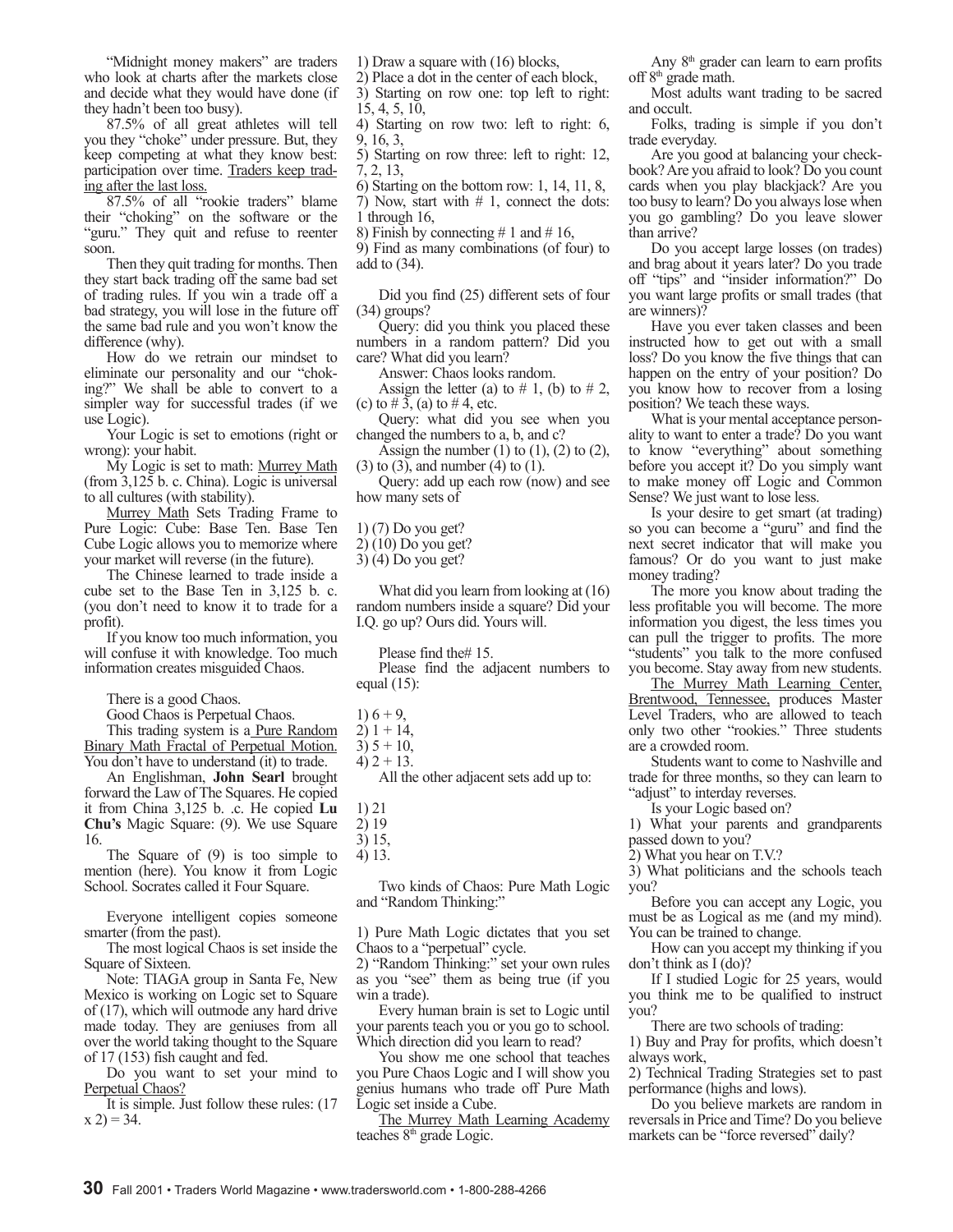106 software programs ask you to set the markets to random highs and lows. Why? This is 100% wrong thinking.

Two men know all markets to be set to exact numbers already known in advance of any trading to new highs or lows.

You ever heard of **W. D. Gann?** Every serious trader has.

1927 he (Gann) decided he would write a book and tell the world the markets would crash in the fall of 1929. He also reported that the markets would reverse off their lows July 4 th, 1932. He was correct on both predictions. No one believed him. No successful trader ever heard of him (today).

How did he do it? Who cares?

No one believed him, and those who heard him laughed at him (as being a fool). **W. D. Gann** holds the world record for wins in 25 trading days: 264 - 288. He already had all the numbers (of any reversal) memorized before the trading day.

Does Murrey predict the future?

December 15th, 2000, **T. Henning Murrey** predicted the markets would go down and test their October 1998 lows. No one listened. Murrey told 1,000 students by E Mail.

Feb. 01, 2001, T. Henning Murrey told the world Mercury (the planet) was rolling over, so the markets should go down. No one listened. Murrey told 1,000 students by E Mail.

Murrey Math Master Level Trader, **John Brawick,** from New Orleans, La, who has attended three Murrey Math Learning Academy classes, informed **Murrey** of the rolling over of Mercury on Feb. 01, 2000. This was the start of a massive sell off. The Dow fell – 1,250 points. No one listened. Why?

John Brawick, was a stockbroker for eight years, and he has studied the affects of the planets for ten years and he has incorporated Murrey Math Trading Lines (for two years) and he has "fine-tuned" his profit percentages per trade.

**J. P. Morgan** said, "If you want to become really rich, you must ask a qualified astrologer what they say the planets are doing." **J. P. Morgan** made millions the 2nd week of the Crash of '29 shorting stocks. Your friends never heard of this concept. It has been around since Noah's Ark.

The day after the Crash of '29, the President invited five men to the White House to invest in the stock market to hold it up.

They did. The stock market went up the next five days and anyone could have gotten out with only a 3.12% loss off the highs. Did anyone exit? No, the markets are going higher.

No. The "greed" and "Buy and Prey" strategy could not let them exit. The stock market fell – 83% from 1929 to 1932.

It took from 1929 till 1952 to get even: Buy and Pray works (long term). Will the 300 stocks over 200 last years ever go back up to 100? Only 50% will ever go back up 50%. Sorry.

Every generation creates its own class

## **MURREY MATH SUPPLIES**

The **MurreyMath Trading Frame** software program will automatically decide for you if a market is Over Bought or Over Sold, and automatically display the Trading Strategy whenever the Daily Price Action

### **The MurreyMath Trading Frame Software**

- All Gann Lines (8/8ths)
- All Vertical Time Lines
- All Squares in Time Lines
- Entry Price Points
- Set all Overbought/Oversold Lines
- Set 5 Circles of Conflict
- Set Parallel Momentum Lines • Set Speed Angles (7)
- 
- · Set Learning Mode Data • Present "Best Entry Price"
- Present Daily Volume differential
- Sell 50.% of Position Price Points

### **PRICE \$750.00**

**End-of-Day version includes: Two Sets of Software, Murrey Math Book, CD Learning Lessons & EMail Updates Murrey Math Book** alone **60 Day Software Trial** 

of "rookie traders" who will lose the same way the last class of "losers" were educated to trade off the wrong set of rules: random guess trading.

Do you really want to profit off trading rules, or do you want to learn, so you can teach your friends how smart you are at predicting market reversals?

Why not simply accept a simple trading system set to Time and Price that are exact? Anyone can learn three rules.

How would you come to find an exact Time (for markets to reverse)? What are your choices?

**J. P. Morgan** asked us to ask the astrologers.

**W. D. Gann** employed two astrologers to predict Time Reversals for him.

**Angeline Adams,** in 1929, made \$ 100,000 per year predicting market reverses. She predicted the exact day of the Crash of '29. Everyone laughed at her that day.

Time is preset to the **Harvest Moon.**

This upsets 87.5% of all random traders.

Please accept these dates from last October 9 th, 2000, and brought forward to the present:

- 1) Aug. 23rd ,
- 2) Sept. 15,
- $3)$  Oct.  $9<sup>th</sup>$ ,
- 4) Oct.  $31^{\rm st}$ ,
- 5) Nov. 22nd ,
- 6) Dec.  $15^{\text{th}}$ ,
- $(7)$  Jan.  $10^{\text{th}}$ ,
- 8) Feb. 02nd ,
- 9) Feb.27<sup>th</sup>  $\frac{1}{2}$
- 10) Mar.  $21^{\text{st}}$ ,
- $11)$  Apr.  $12<sup>th</sup>$ ,
- 12) May  $07<sup>th</sup>$ ,
- 13) May  $30^{\text{th}}$ ,
- 14) June  $21^{\text{st}}$ ,
- 15) July  $16^{\text{th}}$ ,

16) Do you want to know the next reversal date?

If you know two things you may make

one choice. If you know four things you are confused and will make more wrong choices (about entry and exit of positions).

Knowing Price levels to reverse up (to enter your mutual fund) and reversals on highs (to exit your mutual fund) will produce more profits per year than staying invested 100% of the Time.

What are your greed (need) goals?

Do you want to make 100% of every move (every time)?

Would you rather get 2/3 of any move and wait to buy later?

Do you know that the markets run up 70% of the Time?

Do you know that markets fall four times faster than they rise?

Did you know that Einstein said, "small profits add up faster than trying to measure the big bang?

After you trust Price Reversals, you must Trust Time Reversals. Time is a game set to an end (yearly).

Time is easy to construct and trade reversals (off)!

**Gann** made up his famous extreme Time reversals off highs and lows. Why? He was tired of explaining to rookie traders how to decide on Astrology (date) reversals. Does this concept make you afraid? Please see how many times it worked. He traded off reversals off the Harvest Moon (also).

How would you decide on Price as being exact?

Ask **T. Henning Murrey** who found out what Gann was really doing? (in 1927).

Story: **Gann's** broker stole his money from his account, so he went to the "big five" on Wall Street and told them about the upcoming Crash of '29.

They backed him if he would keep quiet (about the Crash).

They wanted out first. The President called the "big five" in and asked them to

**1-800-288-4266** www.tradersworld.com (order on-line) \$78.00 & credit for full version \$120.00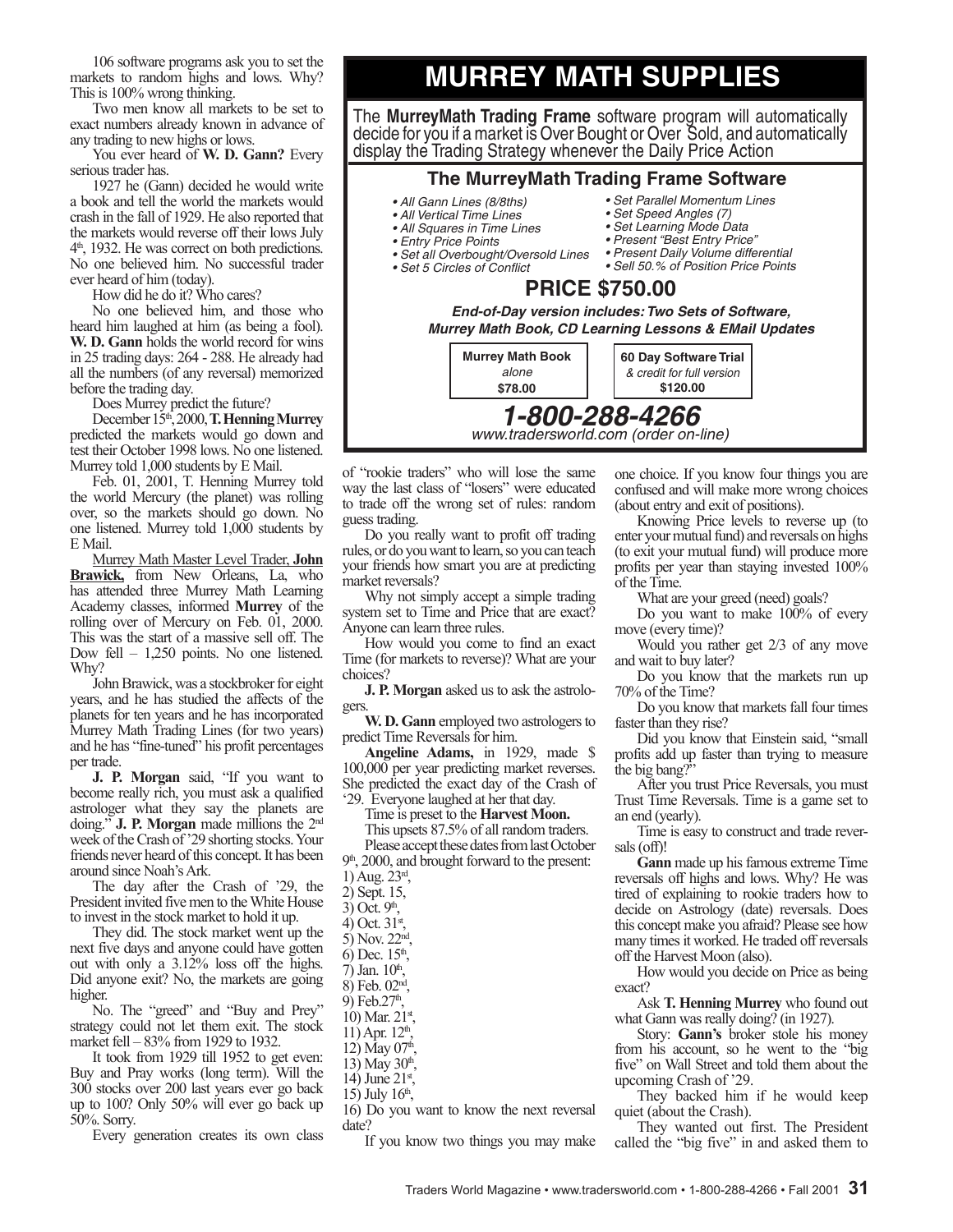prop up the market. They did for seven days. Then they went short and made millions per day on the way back down toward lower lows. Do you short markets like the big boys? Does your broker or financial planner have "stock insurance" available against a sudden drop in the markets?

**Gann** is the best of the worst "gurus" in the world of trading.

Fibonacci Retracements are used to predict market reverses.

Indicators (40 popular) are used as lagging reversal predictors.

**Murrey Math** knows "nothing" and knows everything (before it happens). Murrey figured out how Gann could predict the future: MM Triple Double Progression: MM Triple one-half Regression. He can't teach you this (now).

The trading world is not ready for exact truth (except to me).

Gann gave six clues in his book. You will see them if I point them out (to you). Gann waited till 1942 to publish his rules to trading. Murrey was born in 1942. Gann was "paid off" to keep his "real trading rules" a secret. Wouldn't you?

**Murrey** will tell you (if you pay him). Free advice given by friends: follow them and you will be confused more.

Gann used Logic set to the Cube: China 3,125 b. c.

The Cube is set to the Pyramid at Gaza. Gann went to Egypt and studied the Pyramid.

Gann went to London and read Fibonacci's (plagiarized) notes from the Pyramid.

The Pyramid is set to:

- 1) The Square Root of 2,
- 2) The Square Root of 3,
- 3) The Square Root of 5.

Please go out and dig up any tree. You will see the Square Root of 2,3,5. Please go to the Parthenon in Centennial Park. See Phi.

Look at any 12 or 13- year - old girl and you will see: square root of 2,3,5. Pythagoras said this in 552 b. c.

**Brad Cowan,** from California, has been teaching the Square Root of: 2,3,5 for twenty years. How many can trade it and win (as he does)?

Who really wants to understand it: any Square Root:  $2$ , 3, or 5? Are there really any good math people who are great traders? Would you rather simply have all this math (stuff) hidden inside the software, so all you have to do it look at a simple picture (that already did all the math for you)?

Everyone wants to understand everything and know nothing.

Have you ever heard of (spacecraft) John Searl? Everyone laughed at him. Have you ever heard of (over unity) Tom Bearden? Everyone laughed at him. They are smarter than Einstein. Please go look them up on the Internet. See?

Please look at chart  $\# 1$  and  $\# 2$  of the

S&P 500 Cash Index covering the past 12 months of daily trades.

There were 71 reverses the past 192 trading days and Murrey Math called them and his software never uses any math (highs or lows like Gann said) or Time Reversals (off high or lows as Gann said). It simply draws (8) lines.

Every Murrey Math student (with our software) has the same (8) lines also. There is no guessing when thousands "see" the same thing. You will too soon (will know them).

If you really knew what the markets were going to do, would you keep it a secret? You would (if you are greedy). What is your personality to share knowledge?

**Murrey** wants to tell (only) the Logical Traders (only).

Most people think **Murrey** is a lunatic for being correct trading off Logic set to Laws of Physics (Music Scale) are how the markets are moving (to the right in Time).

There is a **Binary Law of Physics** that governs what price every stock will move ("breakout") higher or lower short term, intermediate term, or long term. The "baby  $2/8^{\text{th}}$ ."

We don't have space to enumerate the principles in this article, but they are displayed on one of the charts.

A (5) five-cent (or 19 or 39 cent) move in the wrong direction will force a stock higher or lower. Gann said 5 - cent reversals on his Wheat chart from 1861 (in his book).

We have marked the three "breakout" price points for the S&P 500 Cash market. Please look at chart #1.

When you are presented with Logic you refuse to acknowledge its truths. Random truths make more sense.

The world is flat and the Sun circles the Earth. How say you?

87.5% of all traders, who look at these two charts, will refuse to accept that it happened. They will try and say it is too simple. They will try and fine-tune it, so it won't work in the future. Most traders complicate to protect against knowing.

**T. Henning Murrey** "discovered" Gann's secret after he read his book 50 times. What T.V. movie did you watch twice?

T.V. blasts out the same theories they did in 1929: "Buy and Prey." T. V. doesn't want you to be negative toward trades.

Mutual Funds, brokers, financial planners, will want to "assassinate" Murrey for telling you the truth. Their theory of not knowing market reverses is violated: now they must trade.

It is too late: Murrey Math has taught thousands what his numbers are. Web pages cover Murrey's mentality and successful predictions. Yahoo brings up 250 references to Murrey Math. One man even stole Murrey's name so he could be **Murrey** on the Internet. Articles have been written mentioning Murrey has discovered what Gann did.

**Murrey** can take a stock with no history and set it to its proper numbers. No other software program can do it without history.

Kraft (KFT) came out recently, and one minute after it started trading, it was reversing off Murrey Math Trading Lines. How can this be (true)? Every market already knows its MM reversal lines. KFT was set to 31.25 MMT Line.

87.5% of all S&P 500 Cash Market reverses the past (12) months reversed off preset MM Time or MM Price. What is hard about reacting to what you already know?

Could you enjoy trading off 16 numbers known (6) months in advance? Are you learning to earn or learn (more info)?

The S&P 500 Cash Index has been trading inside either: a) 1,250 and 1,500, or b) 1,125 or 1,375. Each MM  $1/8<sup>th</sup>$  is 31.25.

Please see Chart # 1 and Chart # 2.

Is this too complicated to comprehend?

The market already knows its Balance Price Point.

Proof: The Murrey Math Cube set the MM  $4/8<sup>th</sup>$  at 1,375 in August 2000. Please see Chart # 1.

Result: the market went above and below its  $0/8<sup>th</sup>$  and its  $8/8<sup>th</sup>$  by the exact same amount (31.25). How could **Murrey** have set this up without any old lows or highs? Please see Chart  $# 1$  and 1,531 and 1,218. Is this luck or a Balance of Nature?

Please look at (A) and (B) and see a perfect reversal off 1,375.

Do you call a Perfect Fractal Reversal set off Logic a random guess chance of perfection occurring once in a million? How does the market already know how to balance its ups and downs?

**T. Henning Murrey** has developed the only Pure Predictor of Logic for markets:

1) Bonds,

- 2) Stocks,
- 3) Currencies,
- 4) Indexes,

5) Commodities.

We have space (today) to present the S&P 500 Cash index.

We have documented and posted on my web board every prediction for these markets for the past six months. We don't hide under the bed when we are wrong. We publish it (for the world to accept a small loss and reverse positions (fast).

What if you really don't care to learn to trade off Logic?

Answer: we provide the numbers for you through our Weekly Private Predictions Group. We tell you where to "buy" and sell and protect against a losing reversal.

What if you want to learn to earn on your on? We have classes that instruct you in how to change your personality to trading.

Are you a day trader, position trader, or